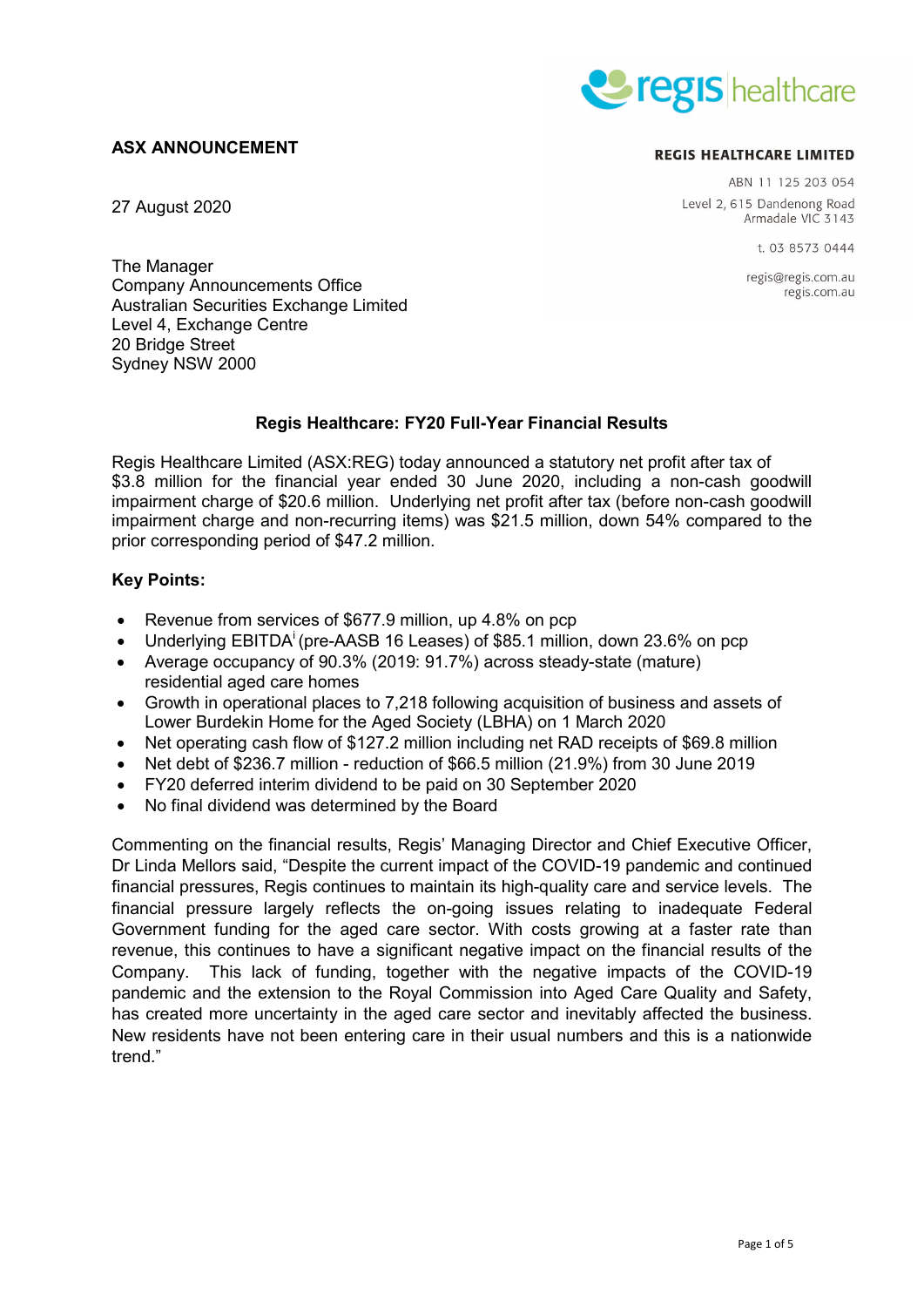

### **COVID-19 Pandemic**

A key focus of the Company is clinical leadership and clinical governance. The work conducted in this area, including (i) the appointment of two key clinical roles being the Executive General Manager, Clinical and Care Practice and National Infection Control Manager; and (ii) the development of a Pre-Pandemic Business Continuity Plan and Outbreak Management Plan has placed the Company in a strong position to respond to the COVID-19 challenge. The impact of the COVID-19 pandemic led the Company to introduce Stringent Access Controls across its 65 residential aged care homes on 17 March 2020 for an initial two-week period. After reviewing these controls, they continue to be amended across all homes in response to health directions, various outbreaks or "hot spot" activity.

Dr Mellors said, "The Company's executive and senior management teams continue to meet regularly to monitor, assess and amend the clinical strategies and controls across all homes and have been well supported by our Board of Directors. The Company's dedicated staff have demonstrated their strong commitment to our residents, clients and families by rapidly undertaking all required training, adhering to temporary and ongoing regulatory requirements, learning new technologies and, most importantly, providing care and services with kindness and compassion at a time of high stress."

#### **COVID-19 Outbreaks**

Regis has experienced COVID-19 outbreaks at several of its Victorian homes, including Brighton, during the second wave of the virus. The Company immediately implemented its Outbreak Management Plan across the impacted homes. Residents have continued to be provided with care, services and support, and the Company has provided, at a minimum, daily updates to the homes' residents, families and employees. Dr Mellors said, "On behalf of the Regis Board, management and staff, we offer our condolences to the families of residents who have passed away with the virus."

The Company continues to work closely with regulatory and health authorities.

| \$A millions                 | <b>FY20</b> | <b>Reported Underlying</b><br><b>FY20</b> | AASB 16<br><b>FY20</b>   | <b>Underlying</b><br>Impact Pre-AASB 16<br><b>FY20</b> | <b>Underlying</b><br><b>FY19</b> | <b>Underlying</b><br>Pre-AASB 16<br>$\triangle$ FY19 to FY20 |
|------------------------------|-------------|-------------------------------------------|--------------------------|--------------------------------------------------------|----------------------------------|--------------------------------------------------------------|
| <b>Revenue from Services</b> | 677.9       | 677.9                                     |                          | 677.9                                                  | 646.9                            | 4.8%                                                         |
| <b>EBITDA</b>                | 125.4       | 143.9                                     | 58.8                     | 85.1                                                   | 111.4                            | $(23.6\%)$                                                   |
| <b>NPAT</b>                  | 3.8         | 21.5                                      | -                        | 21.5                                                   | 47.2                             | $(54.4\%)$                                                   |
| Occupancy (steady-state) %   | 90.3%       | 90.3%                                     | $\overline{\phantom{a}}$ | 90.3%                                                  | 91.7%                            | (1.4pts)                                                     |
| Staff Expenses / Revenue %ii | 72.6%       | 72.6%                                     | ۰                        | 72.6%                                                  | 69.3%                            | 3.2pts                                                       |
| Capital Expenditure          | 44.0        | 44.0                                      |                          | 44.0                                                   | 68.7                             | $(36.0\%)$                                                   |
| Net RAD Cash Inflow          | 69.8        | 69.8                                      | -                        | 69.8                                                   | 143.4                            | $(51.3\%)$                                                   |
| Net Operating Cash Flow      | 127.2       | 127.2                                     |                          | 127.2                                                  | 220.1                            | $(42.2\%)$                                                   |
| Net Debt                     | 236.7       | 236.7                                     |                          | 236.7                                                  | 303.2                            | $(21.9\%)$                                                   |
| Basic EPS (cents per share)  | 1.25        | 7.14                                      |                          | 7.14                                                   | 15.69                            | $(54.4\%)$                                                   |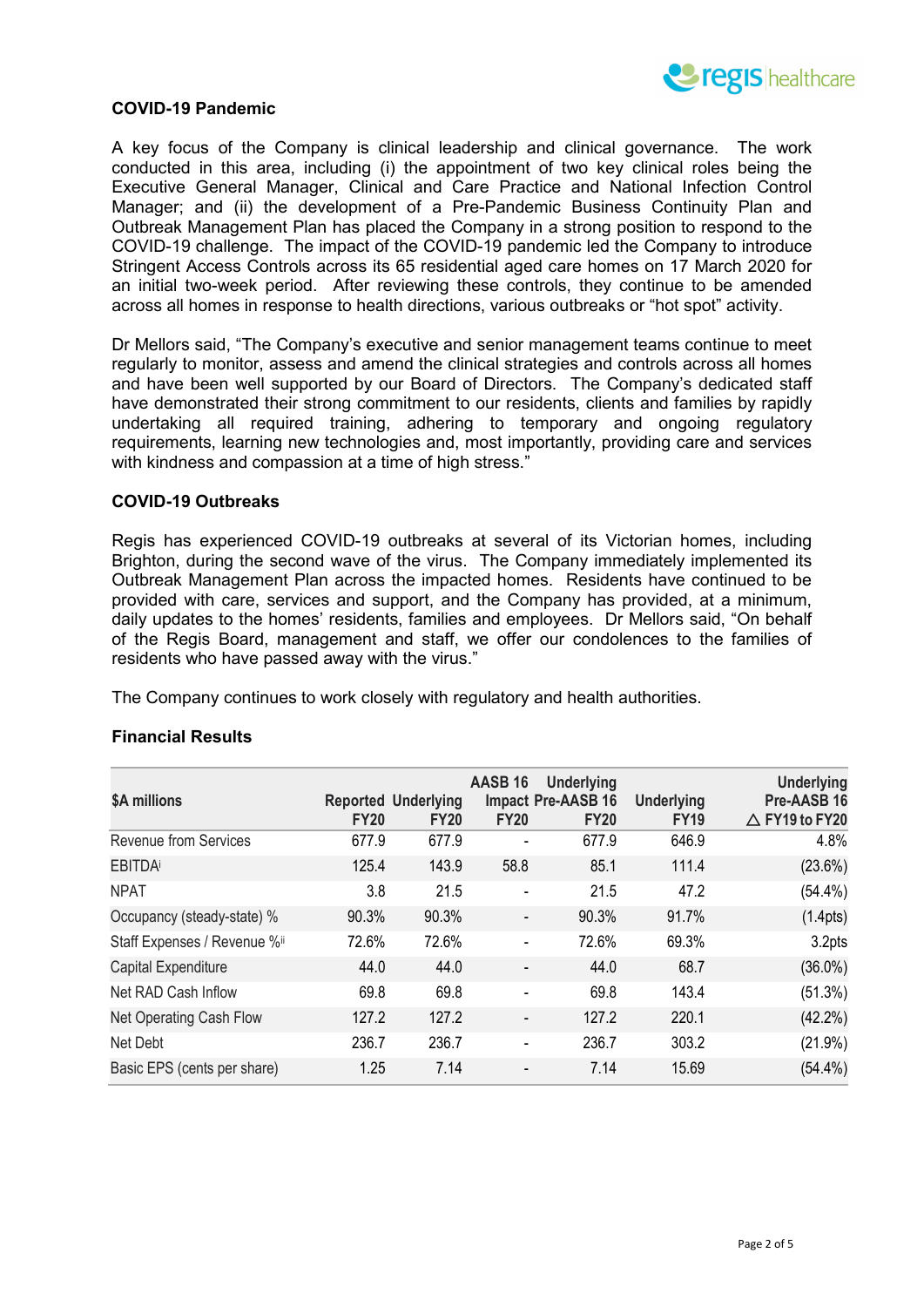

# **Trading Performance**

Revenue from services for the financial year ended 30 June 2020 included:

- \$6.4 million (2019: \$10.8 million) of additional Federal Government funding received in June 2020;
- \$1.8 million temporary uplift in the Aged Care Funding Instrument (ACFI); and
- 4-month contribution of \$4.9 million from LBHA business and assets acquisition.

Consistent with industry trend and COVID-19 impact, occupancy rates across the steadystate (mature) residential aged care portfolio reduced to an average of 90.3% (2019: 91.7%).

The Company has continued to incur increased staff costs and other expenses which were only partly offset by the indexation increase applied by the Federal Government to aged care funding. In addition, during the year, the Company incurred direct COVID-19 related costs of approximately \$3.5 million including additional personal protective equipment, staff and related costs, cleaning and security expenses. Further COVID-19 related expenses have been incurred since 30 June 2020.

In April 2020, the Company undertook a significant restructuring of its back-office functions resulting in approximately 50 roles being made redundant. Redundancy costs of \$1.6 million were incurred as part of this process which is expected to provide an on-going annual cost benefit as a result. Other cost saving initiatives included pay freezes for executives and back-office staff and the cancellation of FY20 incentive payments for executives and managers.

In addition, during the second half of the financial year, the Company reviewed its capitalisation of assets policy resulting in write-offs in several areas.

The Group's reported net profit after income tax of \$3.8 million (2019: reported net profit after tax of \$50.9 million) included the following items (after tax):

- Non-cash goodwill impairment charge of \$20.6 million (refer below);
- Acquisition related expenses of \$0.8 million;
- Gain on acquisition of LBHA business and assets of \$4.6 million; and
- Costs incurred in responding to the Royal Commission of \$0.9 million.

#### **Non-Cash Goodwill Impairment Charge**

The Company undertook an assessment of the carrying value of assets as part of its fullyear accounts process. This assessment resulted in the recognition of a non-cash goodwill impairment charge of \$20.6 million in relation to the business' Western Australian operations.

The impairment charge has no impact on the Company's debt facilities or compliance with bank covenant requirements.

#### **Acquisitions and Development**

On 1 March 2020, the Company acquired two aged care homes with a total capacity of 173 beds from LBHA in Northern Queensland. Net consideration paid was \$nil with net assets acquired of \$4.6 million. LBHA represented 100% of capacity in the local market and integration of the two homes is progressing well.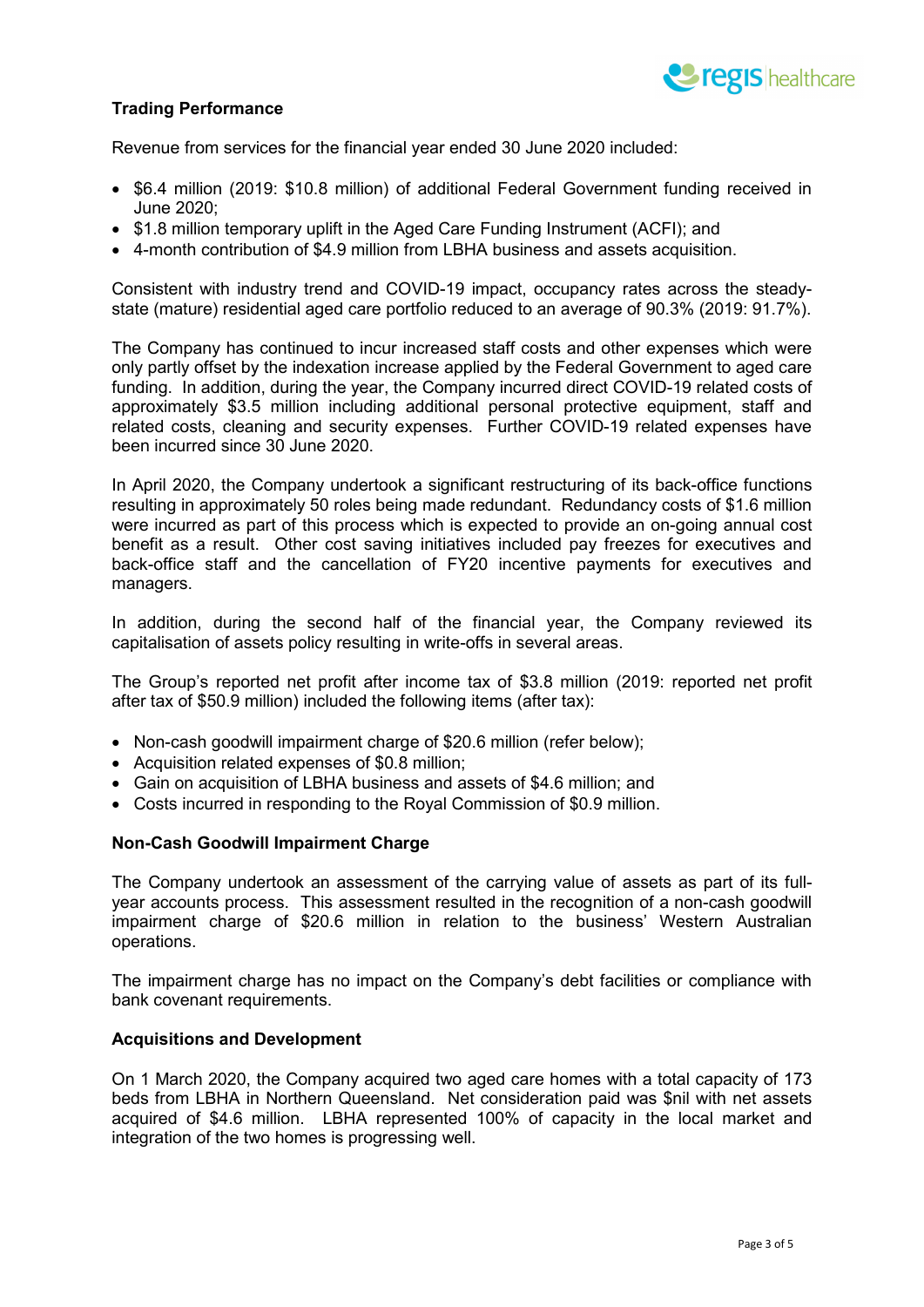While the Company has capacity for inorganic growth and continues to assess opportunities as they arise, the Board has made the prudent decision to pause a number of planned development activities pending meaningful funding reform and a clearer Government policy environment.

### **Cash Flow and Net Debt**

Net cash flows from operating activities in the financial year ended 30 June 2020 were \$127.2 million (2019: \$220.1 million). Net cash inflows were negatively impacted by reduced earnings, lower contribution from 2019 ramp-up homes that have been approaching mature occupancy levels, and the impact of COVID-19 on steady-state (mature) homes.

Refundable Accommodation Deposits (RAD) and accommodation bond net cash inflow was \$69.8 million (2019: \$143.4 million). RAD contributions were largely attributable to ten new homes that continue to ramp-up but were negative overall in the steady-state (mature) homes, particularly in the March-June 2020 COVID-19 pandemic period. Total RAD net cash inflow during the second half of the financial year was \$22.7 million.

During the year, the Company invested \$44.0 million (2019: \$68.7 million) in capital expenditure for:

- Land acquisition;
- The planning and designing of new homes;
- Refurbishment of existing homes; and
- Ongoing maintenance capital expenditure at existing homes.

During the year, the Company repaid \$71.0 million (2019: \$109.0 million) of bank borrowings assisted by the net RAD cash flow in the year. On 5 June 2020, the Company refinanced a \$150 million tranche of its banking facilities to a maturity date of 31 January 2022 (previously 25 May 2021). Net debt at 30 June 2020 of \$236.7 million (2019: \$303.2 million) represented a 22% reduction on the previous corresponding period.

The Company has debt facilities of \$520.0 million<sup>iii</sup> of which approximately \$278.2 million remained undrawn at 30 June 2020.

#### **Market Position and Strategy**

Investment in new homes has slowed due to the lack of certainty in future Federal Government funding and policy. Accordingly, the Company has paused several projects in its development program although the commencement of a greenfield development in Camberwell, Victoria is planned for later in the 2021 financial year (subject to market conditions).

For the remaining developments in the pipeline, activities such as preparing land for commencement, development approvals, design documentation and arranging licences required are underway in readiness to commence construction once conditions are more favourable.

### **Cyber Security Incident**

On 3 August 2020, the Company advised the ASX that it had been the target of a cyber security attack. The Company promptly implemented its back-up and business continuity systems and the incident did not affect the delivery of resident care or services. The incident has not materially impacted the Company's day-to-day operations.